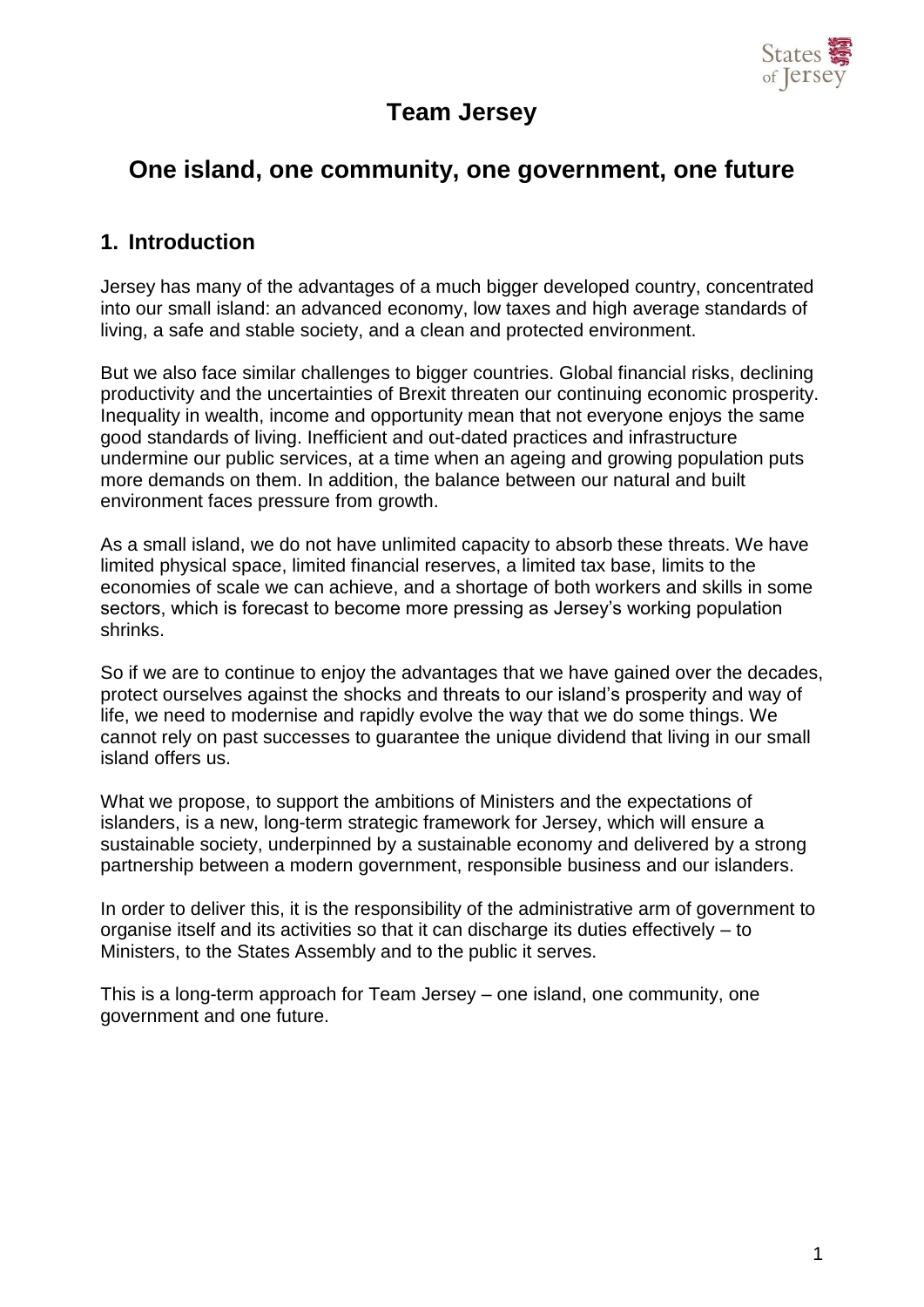

### **2. Our ambition**

#### **Our ambition as the public service is for all islanders to enjoy a good quality of life, in a fair and balanced society, sustained by a prosperous economy and outstanding, modern public services.**

### **3. A roadmap for Jersey's future**

Delivering our ambition means setting and pursuing a long-term strategic approach for Jersey that stretches 30 years into the future, well beyond the four-year terms of Councils of Ministers.

A long-term approach is important, because many of the changes that Jersey needs to make to achieve the aspirations set out in Future Jersey will only bear fruit over such a timeframe. Indeed, some of the critical decisions that Ministers will take, such as whether, when and where to invest in infrastructure, will benefit islanders over decades and generations, not just years.

So the officers of government will need to ensure that it delivers the Ministerial priorities for their four-year terms within and aligned to a long-term approach, with each Council of Ministers term representing milestones on a roadmap towards our collective ambition for Jersey. This long-term approach has five critical components:

- 1. **Economy** ensuring that we have the necessary infrastructure, housing, planning, regeneration and regulation to support all sectors, from small businesses to global financial services companies, so that we build and grow a prosperous, sustainable, internationally-competitive economy.
- 2. **Customers** ensuring that we all design our policies, operations, services and infrastructure with a customer focus, so that all islanders benefit from, see and feel what government is doing for them.
- 3. **People** ensuring that we have the education and skills to support our island's current and future employment needs and improve the life chances of all islanders, as well as enabling the government to have the right people, leadership and culture in place to deliver the necessary policies and services for Jersey.
- 4. **Services** ensuring that we deliver modern, quality, value for money public services for all islanders, protecting and improving their health and well-being, in a fair and balanced society.
- 5. **Place** ensuring that we have the institutional and legislative framework to support our society, with clear, transparent and responsive national governance, policies and processes, to establish a culture of civic leadership and accountability for the island's people and environment, and a position and reputation in the world that supports our economy and society.

The approach provides for flexibility in our public services, responsively adjusting priorities to take account of any changes in international and national circumstances, as well as possible threats and opportunities, but in doing so never loses sight of the ultimate ambition.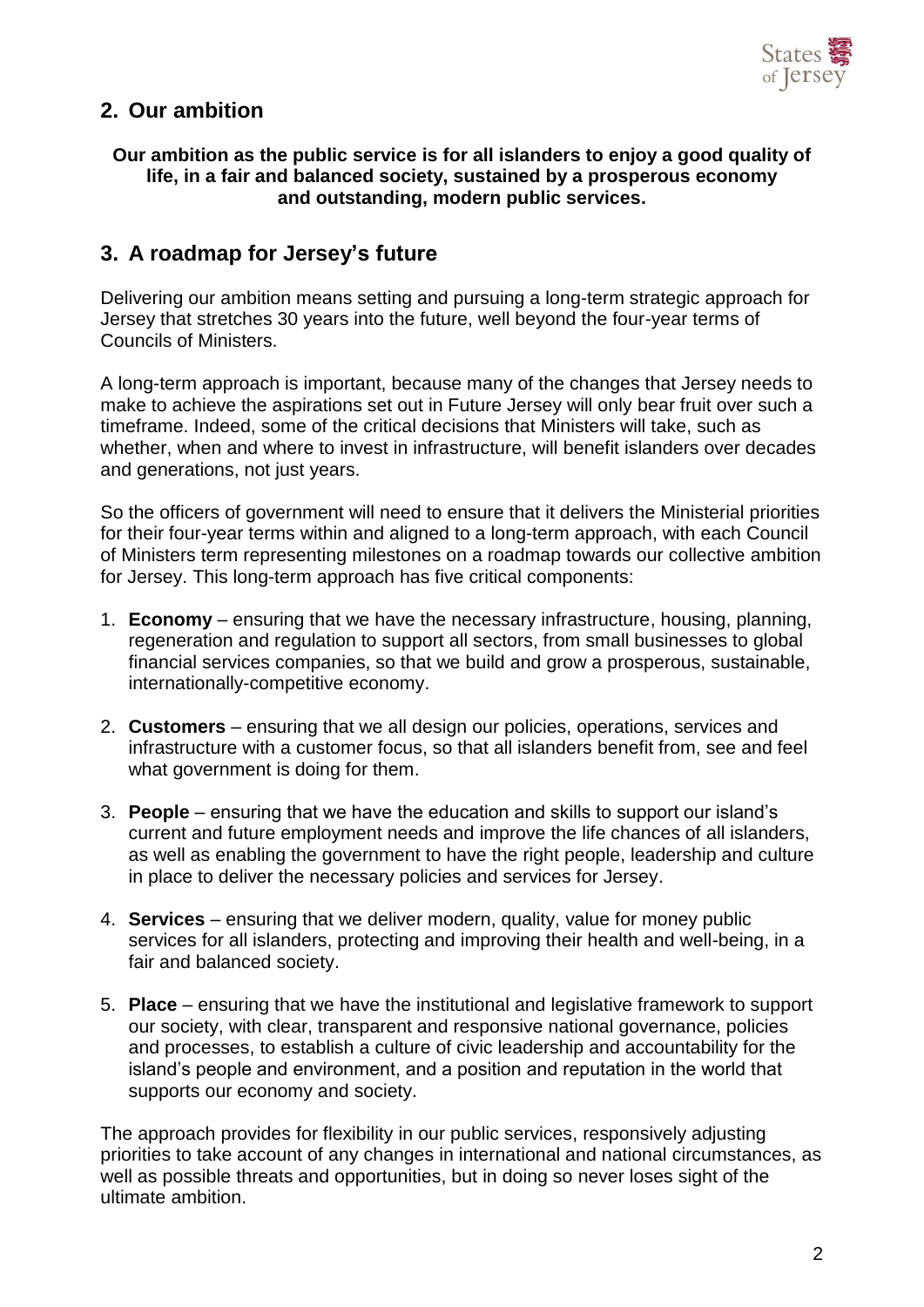

## **4. Delivering the approach**

Delivering this long-term approach is primarily the responsibility of government, but it is not solely the government's responsibility. The government possesses most of the levers that can drive many of the changes that need to be made – legislation, regulation, taxation, ownership of property and infrastructure, provision of public services, and international relations – but these are not the only levers of change. Business and civic society have important roles too, and will need to work in close partnership with government in pursuit of a shared ambition.

It is clear from our detailed reviews of the governance, policies, operations, finances, capability and capacity of the island's public services – and combined with a raft of independent reviews of the structure, governance and culture of government – that significant changes are needed as to how the political and administrative arms of Jersey's government work in future.

Some changes to government have been made over recent years, such as the move from committee to Ministerial government, and the Chief Minister has proposed further reforms, including to the role of the presiding officer of the States Assembly and the need to strengthen the financial accountability of public services for the States of Jersey.

Making the Chief Executive the principal accounting officer for the finances of the States of Jersey will give the post the necessary levers and accountability over departmental spending to ensure the necessary funding of government and Ministerial priorities are delivered and ensure transparency and value for money to residents and the States Assembly. This is a critical change, but it is only one of a wide range of significant reforms that need to be made to the governance, operations and structure of public services in the States of Jersey.

## **5. Guiding principles behind the new organisation**

The design of the organisation describes how we arrange our teams and activities to achieve our objectives. It is not simply about an organisation structure chart with reporting lines and boxes. So in designing our new organisation, we have adopted the following guiding principles:

**Customer-focused** – all islanders and key stakeholders will benefit from, see and feel what the government is doing for them. This means:

- We listen and gain insights into our customers, so we know and understand their needs and behaviours, and design services around them – including a clear and appropriate front-line service in every area of our organisation.
- Every role must have a benefit to islanders, and if it doesn't we won't need it.
- The changes we make are innovative, modern and affordable.
- We don't duplicate our activities or what we ask from customers we do it once and get it right first time.
- We will collect and securely store data about our customers, capturing it only once, so they don't have to keep telling us things we should already know, and therefore serving them better.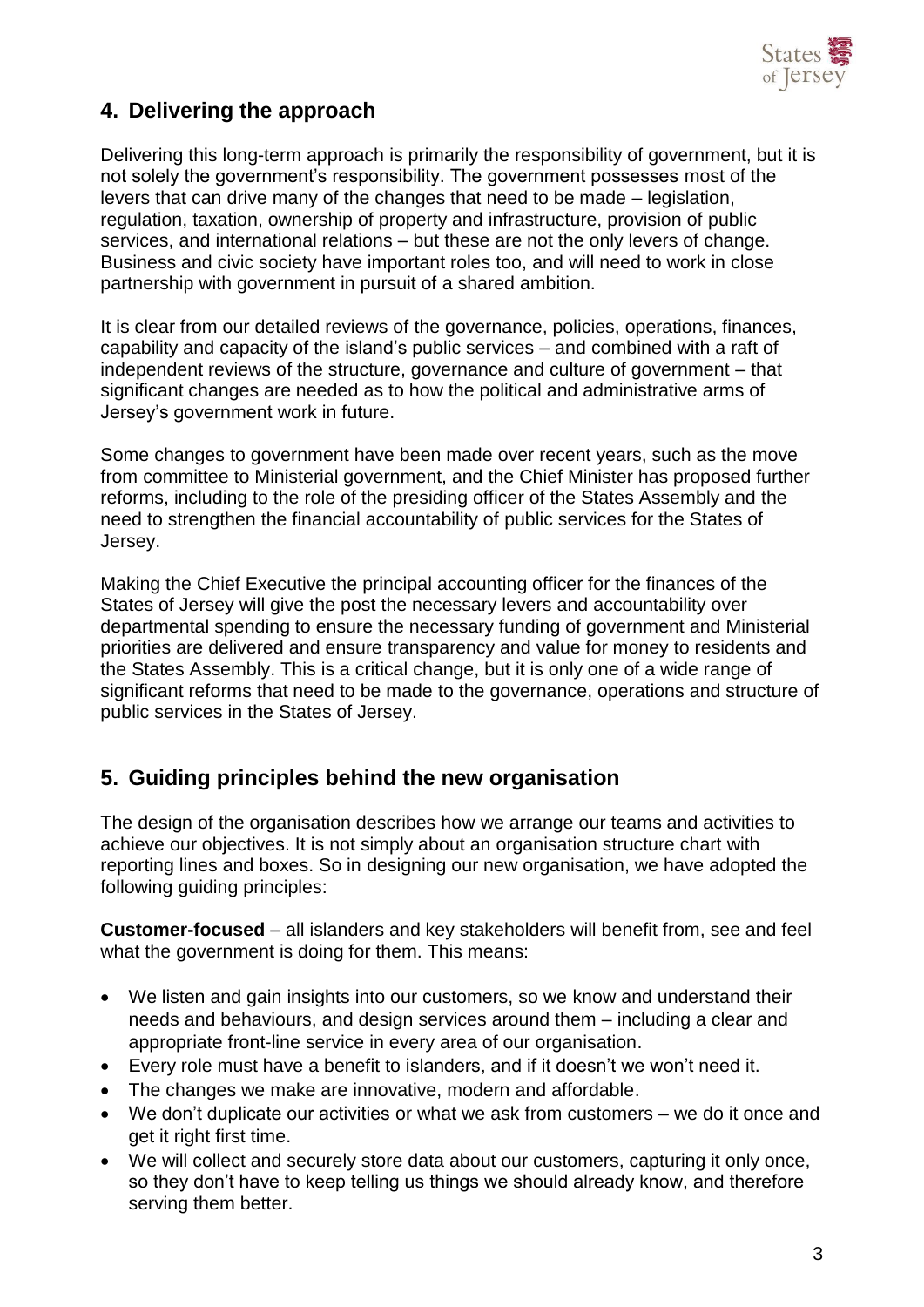

**One government** – we will design the organisation as one government, facilitating and necessitating collaborative working to a common purpose. This means:

- It will be obvious to all our people why services have been grouped together.
- Services will be known and labelled for the specialist skills that they can contribute, whether customer services, social care or policy.
- Reporting lines will be there for management and performance purposes, not to enforce vertical hierarchies and constrain collaboration.
- Establishing a strong corporate centre, with the credibility to coordinate and support the organisation, to challenge, innovate and add value. However, we will adopt a 'hub and spoke' approach, to connect with departments, groups and teams, underpinned by a common approach to business discipline and partnering.

**Simple structures** – we will simplify structures so they are easier to understand and to navigate, connected at all levels and provide sufficient flexibility. This means:

- Establishing clear accountability, responsibility and decision-making at the right level in the organisation
- Ensuring that the right tasks are performed at the right level.
- Reducing the number of hierarchical layers in the organisation.
- Establishing 1:8 as the ideal span of control, and working towards this over the next year.
- Moving from task specific to more generic job design over the next year, achieving this through changes to our role profiles and job descriptions.
- Reducing the number of individual roles and moving towards job clusters which will improve development and job opportunities
- Developing more visible career paths.

**Cross-cutting and agile** – we will consolidate activities and teams where this can support or underpin multiple activities, such as through shared services to achieve economies of scale and minimise duplication. Where appropriate, we will also look at cross-island arrangements, where they are in the interests of residents, business and are value for money. We will have the capability and flexibility to respond at pace to changing demands and priorities. This means:

- We will create and deploy teams from across government to deliver initiatives and projects, which will enable moving people in and out of their home teams to meet future challenges, and creating the space for them to develop new skills and make a different contribution.
- Ensuring better deployment of human resources to meet supply and demand, by providing more flexibility for individuals to move roles, which will grow and strengthen the organisation's capability and knowledge.

**Digital** – we will use cutting-edge technology to help simplify internal processes and speed up how customers access our services.

**Integrated financial control** – we will integrate finance, business planning and risk management, ensuring clear visibility, control and measurement of all finances against planned outcomes.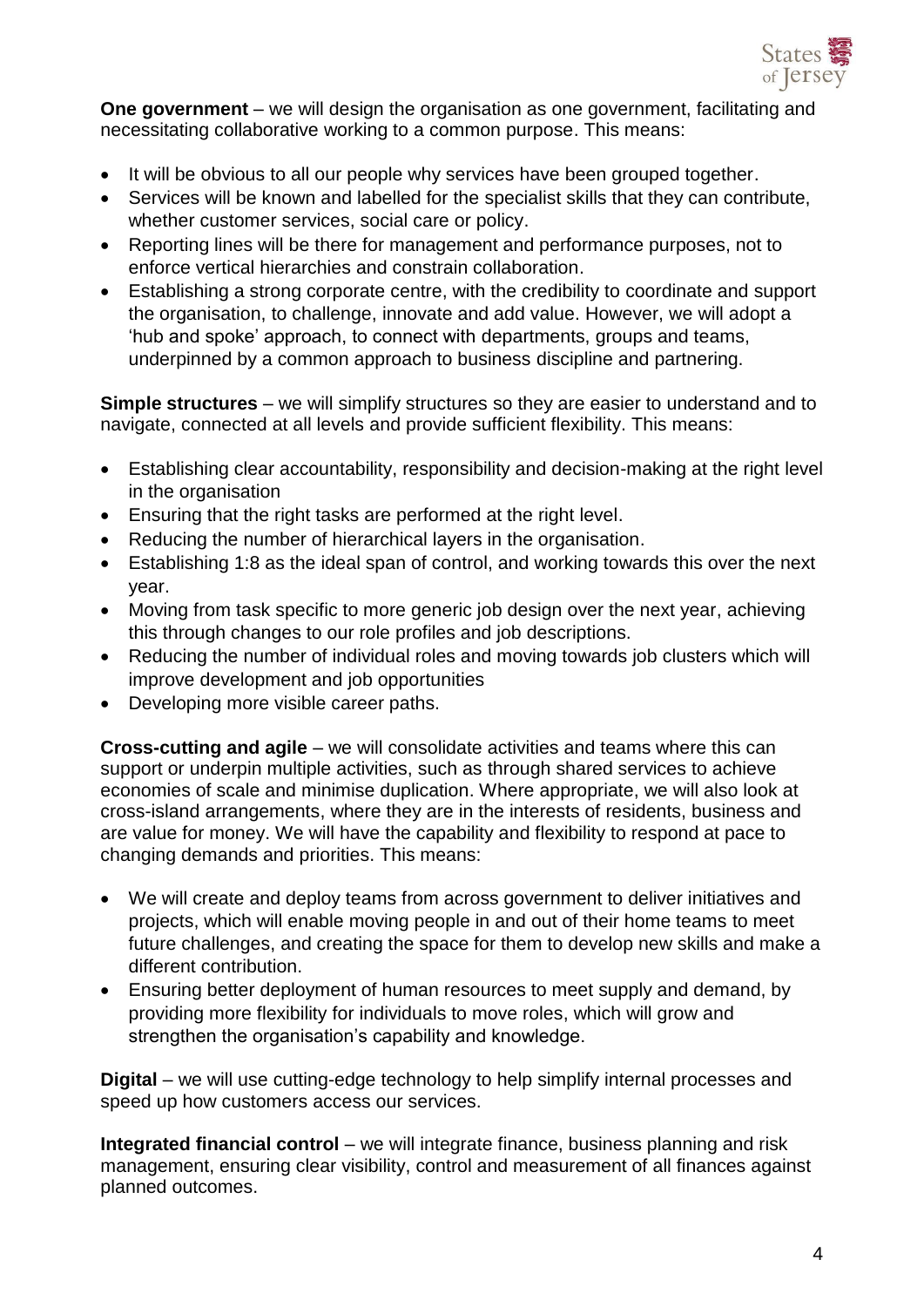

**Clear, transparent and accountable** – we will simplify, clarify and embed a better understanding of governance, decision-making, use of information, to improve performance and accountability. We will benchmark our service performance against other services, as well as against those in other countries to whose standards we aspire, and we will regularly measure, monitor and report on key aspects of our performance.

**Commercial** – we will be much more business-like in the way we work, challenging our suppliers' pricing models at the same time as developing our own commercial behaviours as an organisation, to drive efficiency and value for money, and to eliminate unnecessary duplication. We will also identify what opportunities exist for the States to provide commercial services to generate income to benefit the island.

## **6. Early wins and urgent priorities**

Arising from these guiding principles, we have identified the early wins and urgent priorities on which we need to take rapid action, as these will affect how quickly and effectively we can change the organisational practices, amend the structure and the culture of public services in order to demonstrate improvements to public services that Jersey needs.

These are:

### **Leadership**

First and foremost, the senior leadership team will be corporate leaders who share responsibility for how well the government works for islanders. We will ensure that we have the right leaders at executive, director, senior and middle management levels with the necessary leadership and professional capabilities to run their operations, and the motivation and inspirational qualities to lead and inspire others, both in their day-to-day performance and through the process of transformation.

In the first six to 12 months:

- The most senior levels of leaders in the organisation will participate in structured exercises, in order to identify collective and individual strengths and to support them, as leaders, to evaluate any gaps in their development.
- We will capture and codify revised leadership requirements as part of the new Jersey Standard, and we will start to cascade them to other leaders and managers via a similar process.
- We will require the executive leadership team to take on cross-government projects, to co-create and lead the one government organisation we need for Jersey.
- We will put in place a process that, in the long-term helps us to "grow our own capability", by better supporting and developing our talent with a view to reducing our reliance on off-island support for senior roles.

### **Culture**

We will develop a culture that is based on teamwork and collaboration, openness and transparency, learning, innovation and appropriate risk-taking, combined with respect for customers and for each other.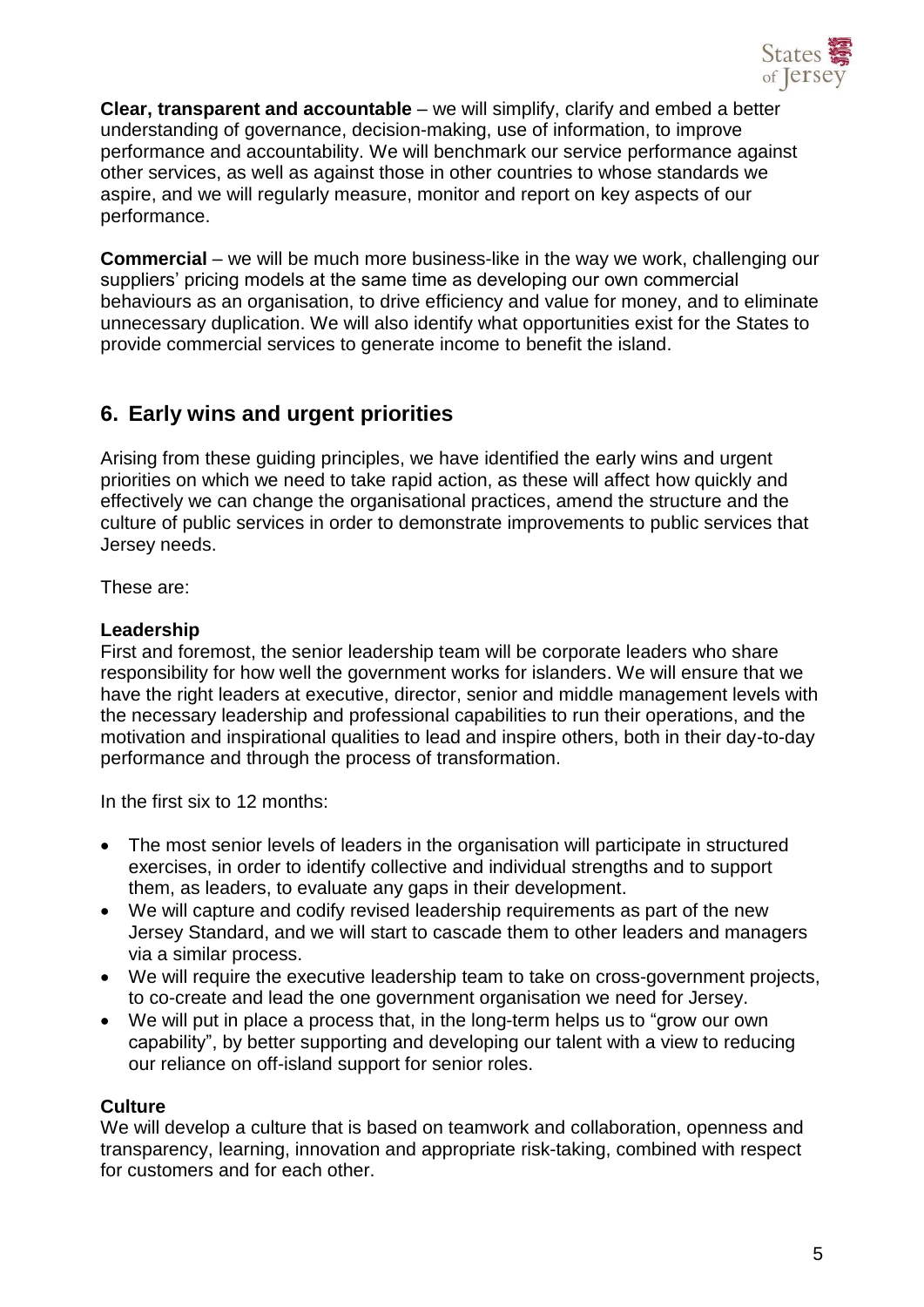

To achieve this:

- We will become a learning organisation and procure a strategic partner to help develop our people to provide the right leadership, behaviours and culture for our public services.
- We will ensure that we embed the right values to positively influence our individual attitudes and behaviours, and our collective culture.
- We will empower teams and individuals to act and make decisions.

### **Digital by default services**

We will accelerate the move from paper-based, telephone and face-to-face services to digital self-service for the vast majority our customers, so they can access the services they need at a time, convenience and device of their choosing – from online tax returns to new car registrations. This will fundamentally change the way we design our structure to serve customers, putting them first.

We will continue to provide alternative ways of accessing services for the small minority of customers who genuinely need extra help, but this will be based on phone support and assistance in the community, rather than in dedicated customer centres.

We will collaborate with other organisations to work towards creating a Jersey centre of excellence for digital innovation service solutions and to develop these skills across the Island.

#### **Modern IT**

We will also invest in modern IT infrastructure to provide digital-by-default services for the public via the one.gov.je online service portal. This will be supported by digital identity verification, as well as in the hardware, systems and processes that the States of Jersey needs to operate on a single information platform (enterprise hub), for effective finance, HR, payroll and information management. We will also deliver a single intranet and content management system to bring all communications and information for staff together in one place.

#### **The Jersey Standard**

We will design a set of performance standards for all of our services to the public, and benchmark them against the standard of services provided by high-performing public sectors elsewhere in the world to create a right-first-time culture.

#### **Location**

We will ultimately consolidate our office estate into a single administrative headquarters where all non-frontline staff will work, combined with a number of operational sites, such as the hospital, schools and other frontline and local services, based in Parishes. This 'hub and spoke' model will facilitate more cost-effective use of accommodation (and release sites for redevelopment for alternative uses, including housing) and promote better teamwork and collaboration across functions and departments.

**Single financial system** – we will replace our outdated finance system to provide the ability to integrate finance, commercial and HR/payroll data, to ensure that resources of the States are managed effectively and that money is spent well on the right priorities. This will also support the Chief Executive Officer in effectively carrying out the responsibility of principal accounting officer.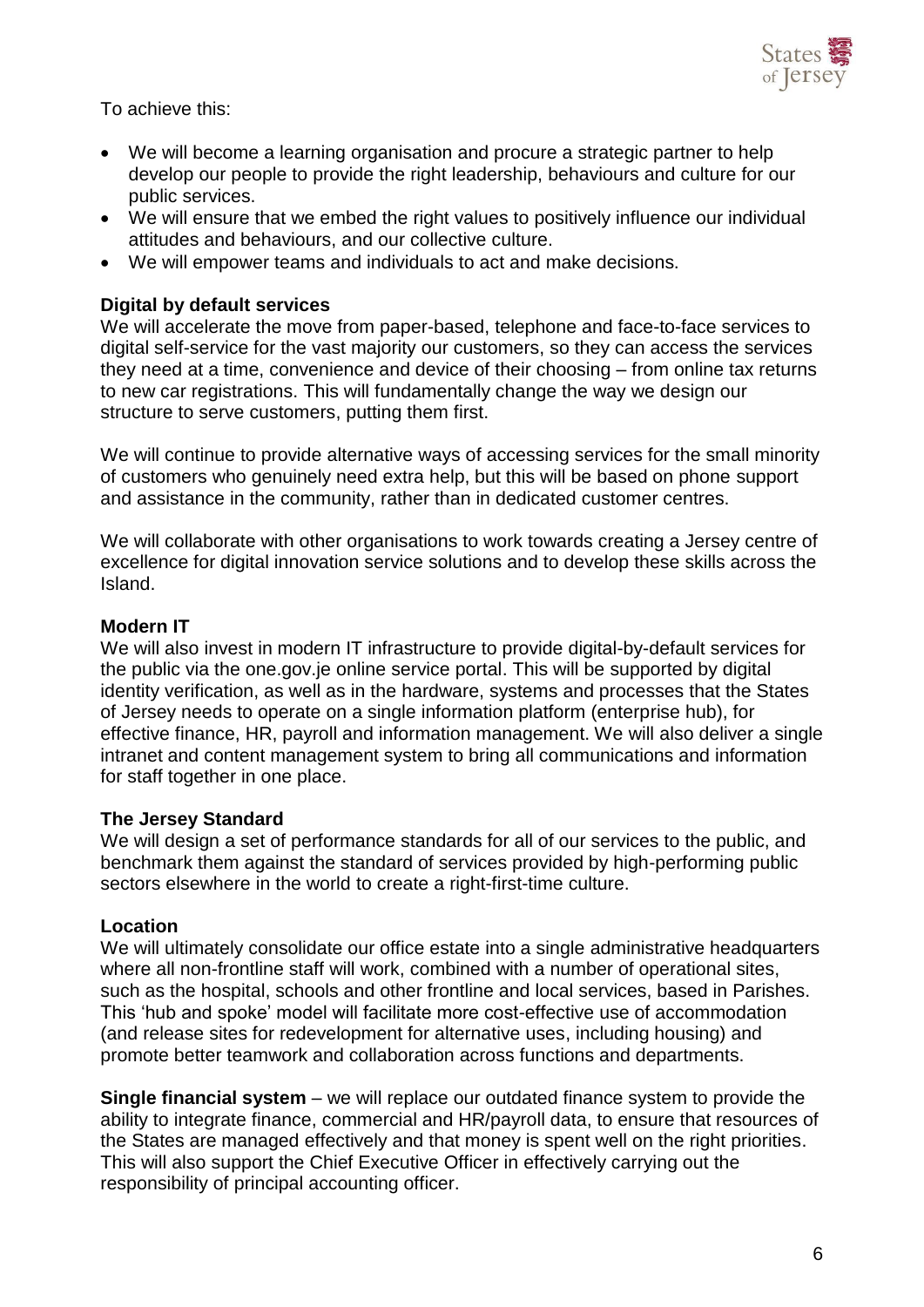

#### **Management information**

We will replace the outdated and disconnected legacy information systems that currently exist across government, with new, integrated information platforms. These will be secure, cloud-based and scalable, so that they deliver business-critical information for all users and can be evolved and grown over time.

#### **Joined-up operations**

We will establish a seamless front-office operation for services to customers, through a new integrated customer hub, and a seamless back-office operation to support and enable frontline services to function effectively and efficiently at every customer touch point. This will also enable us to build-in savings and improvements in process and structures, and apply corporate discipline with effective business management.

#### **Understanding our customers**

We need to widen and deepen our insights into customer needs, expectations and behaviours, for both islanders and businesses, in order to inform improvements to our service delivery. This includes better understanding of how customers interact with specific services, understand their satisfaction and complaints, as well as their needs at different stages of their lives and in response to life events, such as births, marriages and deaths.

#### **Building the capability and capacity of Team Jersey**

We need the right people, doing the right work, at the right level, in the right place and in the right way. This means:

- We will make the most of our talent, investing in our own employees to build sustainable teams.
- We will establish proper workforce planning and resourcing so we know where our talent is, and when we don't have the expertise, we secure this from outside and build from there.
- We will create opportunities for people to become multi-skilled, through cross-team projects and organisation problem solving.

#### **Streamlined governance and better corporate performance management**

Jersey has developed a distinct model of governance that reflects our history and heritage. We need to be conscious of this in the way we are organised and the way we work for islanders. We need to retain and enhance the principle of direct democracy embodied in our parishes, but we cannot be trapped by ways of working that no longer support the good governance the island needs to flourish.

All too often, what we have been commissioned to do by Ministers is delayed by complicated processes and unwieldy governance procedures, long before the Assembly gets to decisions. Our public service and its officers must get much better at supporting our elected representatives across their different democratic roles.

To do this, we will improve the arrangements that support and include our Parishes, our elected States Assembly and the Council of Ministers. We will focus on improvements that help them to do the different jobs that they were elected to do and support them in their efforts to make and take good decisions on behalf of the islanders they represent.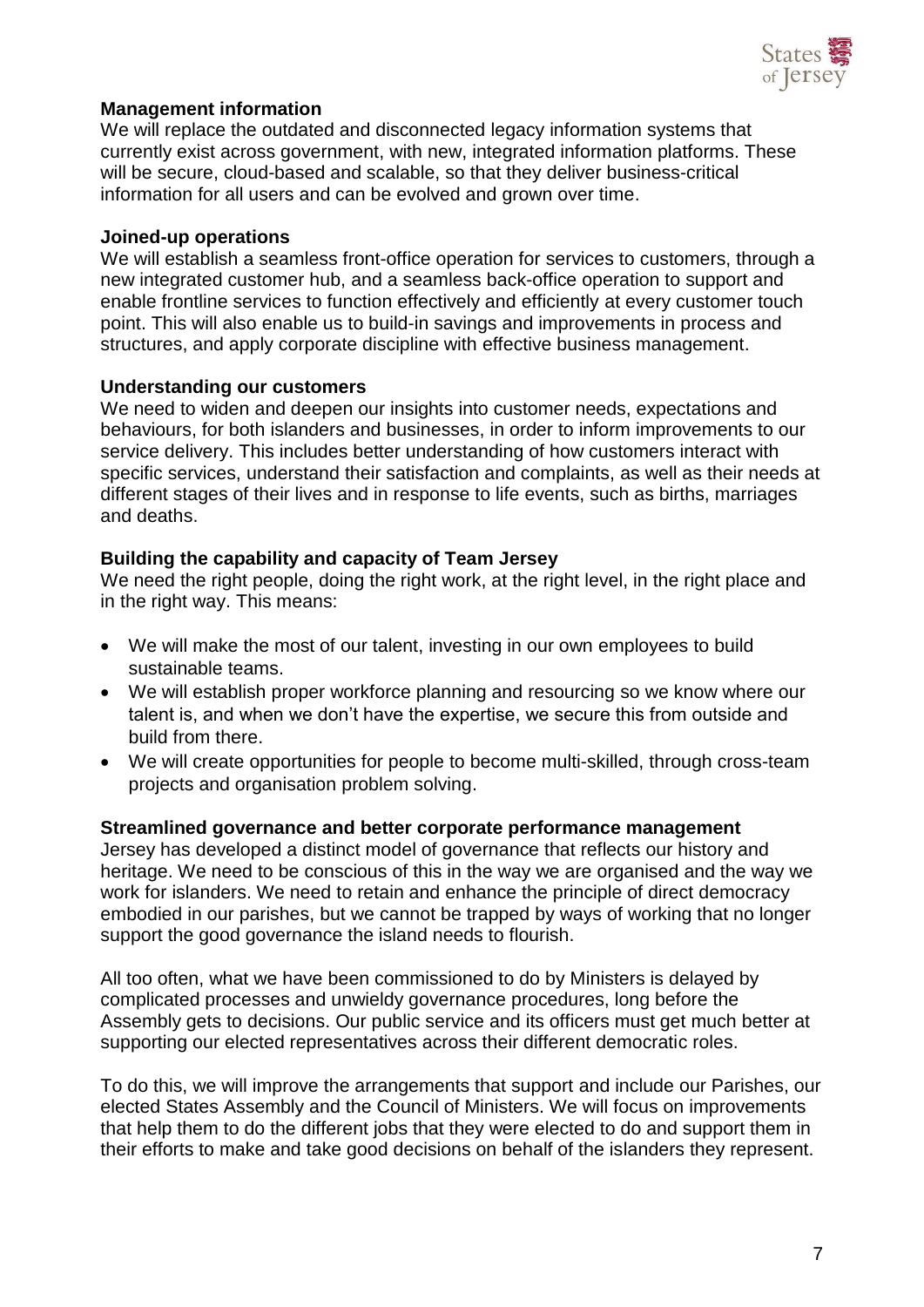

This includes:

- Better policy options, supported by better evidence and options around implementation.
- Putting our customers' needs at the heart of how we design our policy, working with them rather than making assumptions about what they need and want.
- Better business cases that accurately reflect the requirements of islanders and customers, and which are clear on costs and benefits necessary to support decisions by elected politicians.
- Better support and facilities for both Assembly Members and the Council of Ministers, to assist them in their different roles and responsibilities, while also representing the islanders who elected them.
- Ensuring that the Assembly's scrutiny panels have the information and time they need to make an effective contribution to better policy and governance.
- More effective, efficient and compliant ways of organising and executing the Government's business and law making functions.

This also means that we must work better with the government as it establishes its priorities and programme for its time in office. This should drive a radically-overhauled corporate planning and performance management process which gives Ministers confidence that their programme is going to be delivered. This means we have to deliver:

- An integrated corporate planning process, which accurately ties resource allocation to agreed government priorities, and transparent scrutiny of the most important aspects of operational performance, the biggest projects, key risks and organisational health.
- A more transparent and open process of challenge and scrutiny of progress and performance, with a focus on identifying problems and resolving them, rather than allocating blame.

## **7. A new organisational structure for the States of Jersey**

To help achieve these goals, we will reorganise the public services to become one government, to join up and integrate how we deliver services to islanders, and to provide coherence and clarity about our structure, accountabilities and performance.

We are doing this because it is the responsibility of the administrative arm of government to organise itself and its activities so that it can discharge its duties effectively – to Ministers, the States Assembly and to the public it serves.

This will not happen overnight, since some of the things that we need to change, such as the silo culture, are deeply-entrenched. We also cannot change everything at once, because we need to ensure a continuity of services to our customers while we restructure and introduce new systems, processes, technology and ways of working.

We are therefore taking a phased approach, which includes making swift progress in delivering some early wins and urgent priorities, and making some significant changes to the structure of the States at departmental, group and functional levels.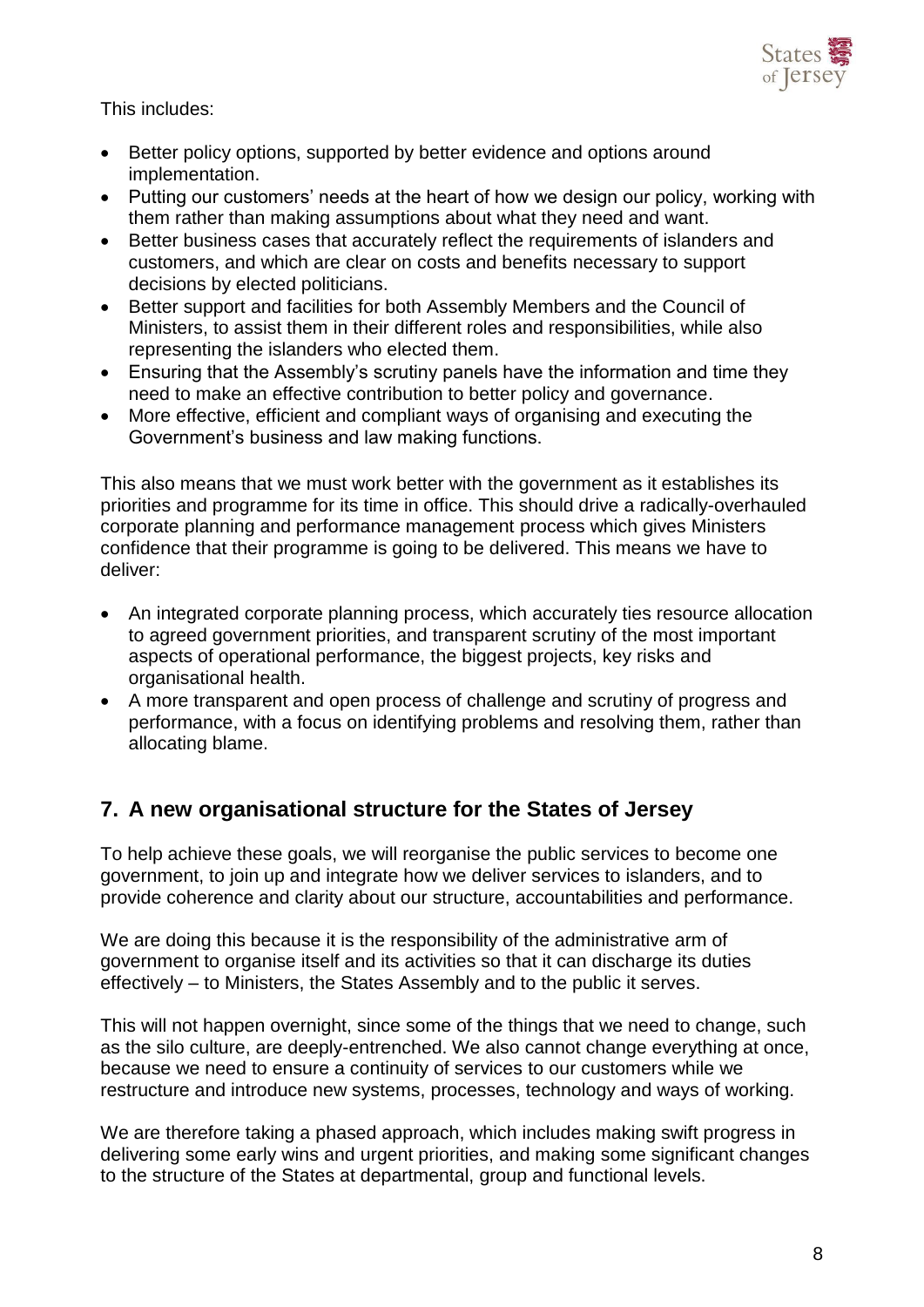

For the majority of our workforce, there will be no immediate changes to the work they do or the part of government that they work for. Further changes will come, but this phase will initially be through some shifts in management reporting and, more importantly, modernising and improving the way they work, collaborate and deliver services.

For some colleagues though, and especially at the most senior levels of the organisation, there will be more immediate and significant changes arising from the redistribution of services and activities between departments and functions – and indeed in the creation of new departments out of the existing structure. There will also be changes in what we expect of our senior leaders through this transition period.

As part of the restructuring, we will design a flatter management structure, with fewer roles at tiers 1 and 2. We will be introducing the term Director General for Chief Officers, Group Directors for large clusters of services and Directors for some operational areas. After that, there will be Heads of Service roles.

The proposed new structure comprises an **Office of the Chief Executive, seven new departments, and a Chief Operating Office.**

- Office of the Chief Executive
- Department for the States Treasurer and Exchequer
- Department for Customer and Local Services
- Department for Children, Young People, Education and Skills
- Department for Health and Community Services
- Department for Justice and Home Affairs
- Department for Growth, Housing and Island Environment
- Department for Strategic Policy, Performance and Population
- Chief Operating Office.

### **States of Jersey new organisational structure chart**

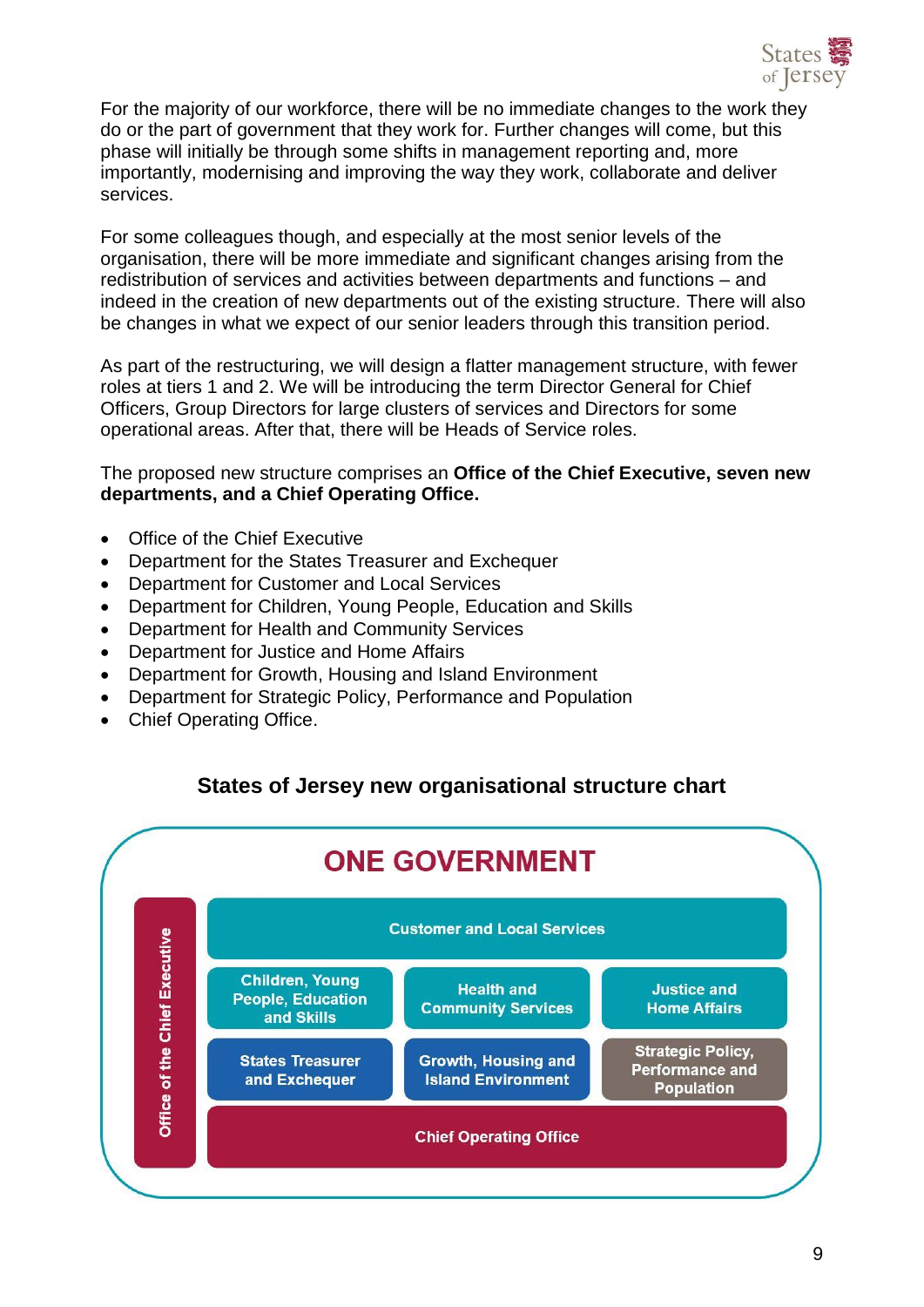

## **Office of the Chief Executive**

The Office of the Chief Executive is responsible for the effective coordination of the government's relations with Ministers, islanders, island stakeholders and international governments, financial regulators, partners and stakeholders.

The need to coordinate our international political and economic relations is of strategic importance to Jersey, especially while the UK is negotiating a Brexit deal with the European Union, and during the transition period thereafter, which is why these functions will be led from within the Office of the Chief Executive.

It comprises four groups:

- Financial Services and Digital Economy
- Communications
- **•** External Affairs
- Government business and Ministerial support.

### **Department for the States Treasurer and Exchequer**

Strong, transparent finances are key to excellent, good-value public services. The Department for the States Treasurer and Exchequer will be critical to the financial integrity of the States of Jersey. It will ensure the financial responsibilities of public servants are properly discharged and that public service administration finances are well managed.

The department will give greater emphasis to the strategic finances of the island, with a focus on the organisation's longer-term goals. It will ensure that policies are costed and affordable, and that the intended outcomes and benefits are delivered.

A centralised function will deliver specialised and transactional services for external and in-house customers. Financial business partners will enable departments to deliver medium-term objectives in line with the longer-term plan. Our internal audit function will be expanded to ensure that risk appetite is understood and risks are well-managed.

The new department will comprise the following groups:

- Strategic Finance including long-term financial planning, the prioritisation of investment decisions and ensuring the financial stability of the States.
- Performance, Accounting and Reporting including financial management, accounting, reporting and compliance. It will be a transactional hub and support to internal customers through business partnering.
- Treasury and Investment Management to administer the financial assets and holdings of the States, optimise liquidity and mitigate financial risk, and fulfil the States' role as a shareholder in our partner organisations.
- Risk and Audit to evaluate and improve the effectiveness of risk management, controls and governance processes.
- Revenue Jersey the collection and compliance of taxes, duties and social security contributions, currently carried out by The Taxes Office, Social Security and Customs.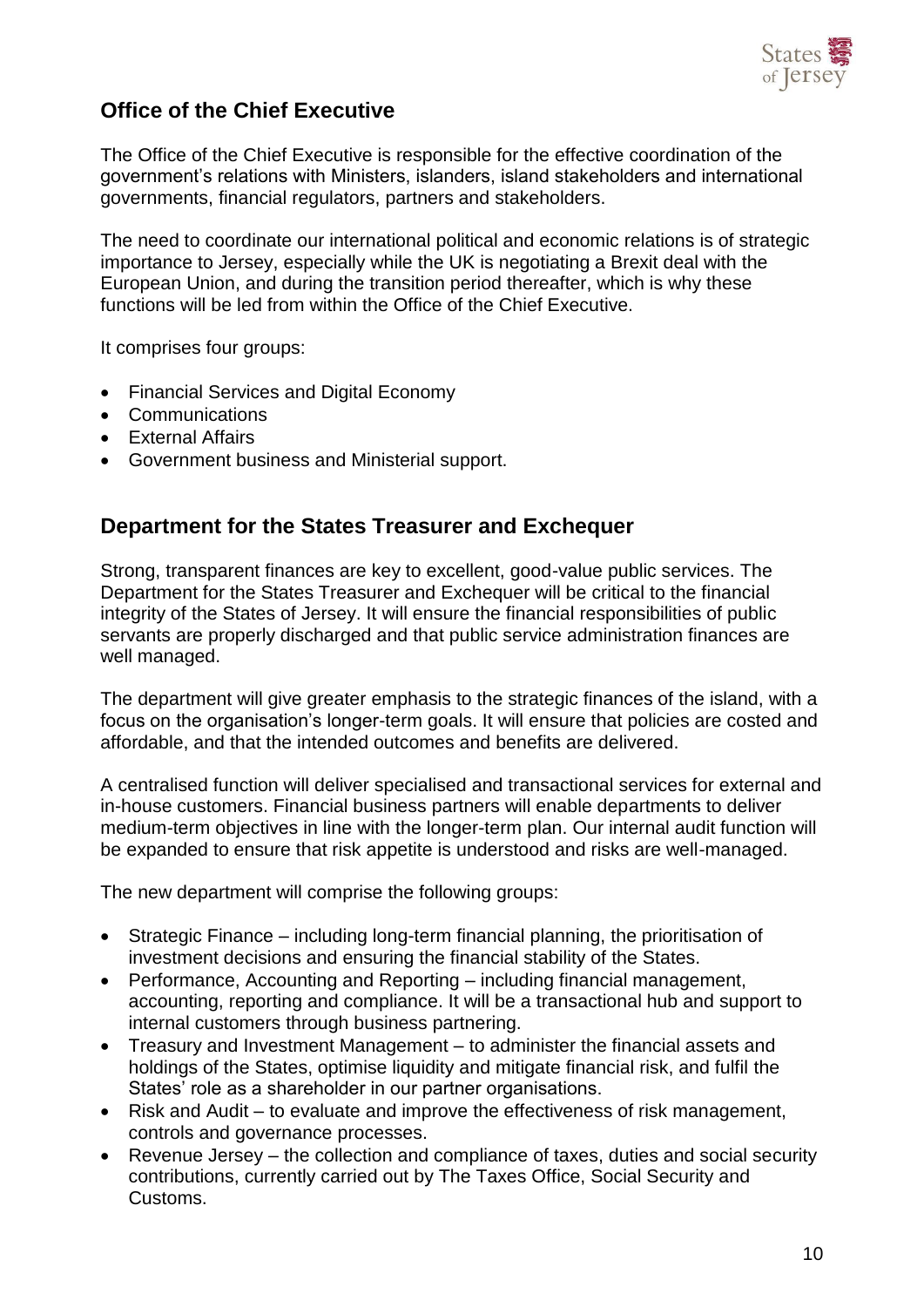

## **Department for Customer and Local Services**

This new department puts customers at the heart of our new government structure. It brings together in one place the front door to all of our frontline customer services except health and education. At present, islanders have to deal with multiple teams in multiple departments in lots of different ways – face to face, by post, by phone and online – and in most cases they have to provide the same information to us each time.

This new department is responsible for establishing a single, streamlined service for all those direct interactions that islanders have with government, from applying for income support to filing taxes. Ultimately, most services will become digital by default, and islanders will be able to interact with us online via one.gov.je, at a time of their choosing and on a device of their choice. We will also seek to integrate this front door with the Parishes, much as one.gov.je does digitally.

But in a first step towards this, the new department will provide a new, single front desk for government services. It comprises the following customer activities:

- Customer Services a wide range of direct customer contact, including Social Security applications and payments, tax forms and filing, planning applications, registration cards applications, business licencing, affordable housing applications, One Government call centre and States of Jersey HR People Hub.
- Customer Operations State pensions and investment, Social Security (long-term care and income support) and Back to Work.
- Local Services Parish liaison, community consultation, planning and grants, third sector liaison, registrar and libraries.

While the new department will be responsible for receiving forms and applications (such as tax returns and planning), the responsibility for considering the forms and applications will remain with the sponsoring department (Revenue Jersey within the States Treasurer and Exchequer Department for taxes, and regulation within the Growth, Housing and Built Environment Department for planning).

### **Department for Children, Young People, Education and Skills**

This new department puts the care, welfare, education and whole life chances of children and young people absolutely at its heart. While there have been reforms of children's services, in response to the Independent Jersey Care Inquiry recommendations, the pace of implementation, and the scale of cultural and service change needed to ensure that our children and young people are protected and enabled to flourish, are too slow.

Our primary focus must be on our children, and not on established processes, so this new department will be responsible for putting children first, completing the urgent Care Inquiry reforms and adopting worldwide best practice in the care of children and young people.

It will also modernise and improve the standards of academic education and vocational skills in Jersey, strengthening the links between Jersey's businesses and our schools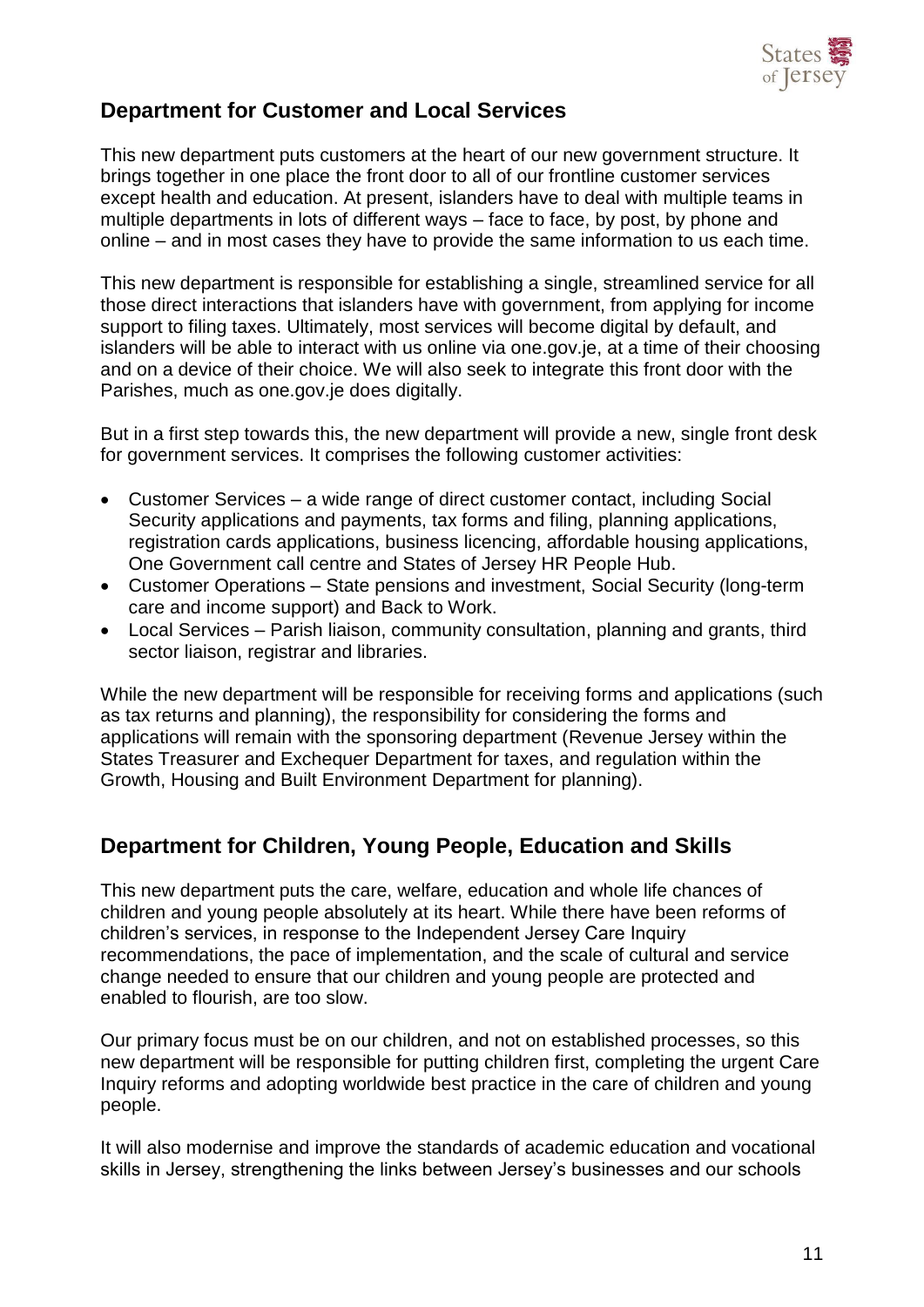

and colleges, so that our young people have better opportunities to build careers in the island, reducing our reliance on skilled migrants, and improved whole life chances.

The department will therefore comprise the following groups:

- Children's Services transferred from Health and Social Services, alongside health visitors and school nurses. Also includes commissioning and early years.
- Young People, Further Education, Skills and Learning including the Youth Service, Skills Jersey, Higher and Further Education.
- Education schools, standards and attainment.

### **Department for Health and Community Services**

Public health from the cradle to the grave is a central responsibility of government, and the coordination of the wide range of frontline health services, whether in the community or in hospital, requires an integrated approach within a strong department.

But we need to ensure that not only are our medical services of the highest standard, whether in a GP's surgery or in a hospital operating theatre, but that the services we provide in the community to vulnerable groups – the elderly, the disabled and those suffering from mental ill health – also meet the high standards of care that they deserve.

The Department for Health and Community Services will retain most of the functions of the current Health and Social Services Department, but will place a greater emphasis on community care for vulnerable groups. It therefore comprises the following groups:

- General Hospital
- Nursing
- Adult Services including social and community health care for adults and vulnerable people
- Commissioning and healthcare modernisation including primary care and public health.

### **Department for Justice and Home Affairs**

In our small island, we have the opportunity to integrate the elements of public protection that in bigger countries are too cumbersome to bring together. The new Department for Justice and Home Affairs does that, in order to provide more effective and co-ordinated management of the services that keep islanders safe. It comprises the following groups:

- Public Protection and Law Enforcement Police (Police Authority), Fire and Rescue, Ambulance Service, Customs and Immigration, Field Squadron, Emergency Planning and Coastguard.
- Criminal Justice and Offender Management Prison Service and Probation, including police complaints, the Independent Prison Monitoring Board, custody visitors and others.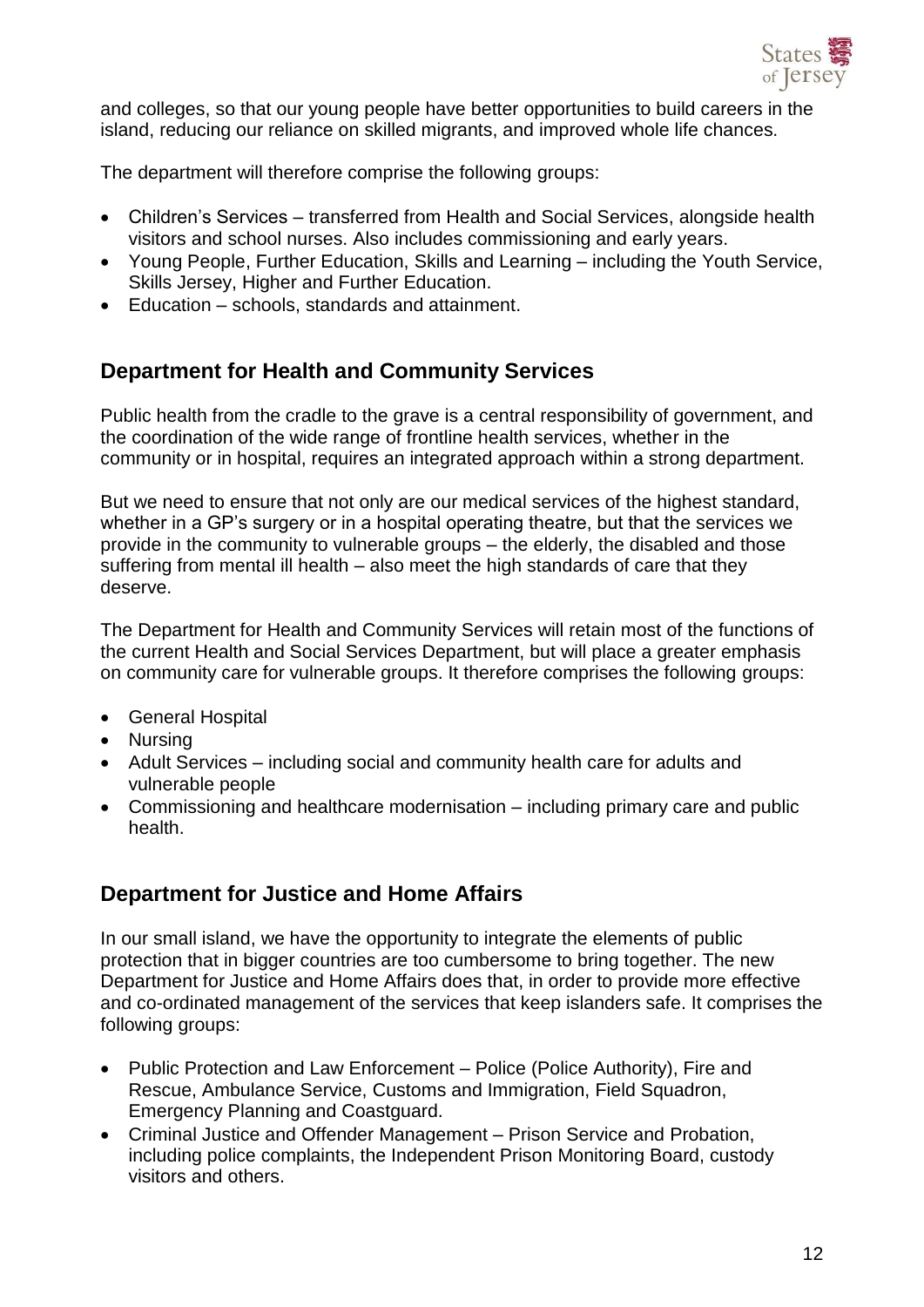

## **Department for Growth, Housing and Island Environment**

The strength and development of our national economy does not just depend on our international financial framework, but also on Jersey being a great place to do business, with the right physical and regulatory support from government. This new department brings those important elements together in one place, to ensure that we provide the right environment for those businesses – from the smallest start-up to the largest multinational – on which we rely for jobs and national wealth.

It will also ensure that we continue to develop sustainably, with urban planning that enhances, rather than undermines, our natural and cultural heritage, and that we enforce the many regulations – from consumer protection to biodiversity – that protect our quality of life in our unique island environment.

The new department will comprise the following groups:

- Economy including business (SME) support, tourism strategy, sports, culture and the rural economy.
- Natural Environment including the States Vet, Meteorological Service, rural environment, environmental ecology, marine and fisheries.
- Operations and Transport the operational services of the former Environment and Infrastructure departments, municipal services, water, sewage, property car parks and fleet management.
- Regulation economic, business, consumer, transport, building control, planning, agriculture and fishing, environmental health, food standards and water quality.
- Special Projects large capital projects, such as the new hospital.
- Partnership including the relationship management of Andium Homes, Ports of Jersey, Jersey Post, Jersey Electricity, Jersey Telecom, Jersey Water, Jersey Development Company and others.

### **Department for Strategic Policy, Performance and Population**

This new department brings together the long-term strategy and the policy and performance framework that underpins the effective functioning of government in delivering for our island. It comprises the following groups:

- Future Island Strategy and Planning including Future Jersey, the island plan, population planning, strategic and corporate planning.
- Public policy including education policy, environment policy, sustainability policy, population policy, and health and social policy.
- Performance, Information and Statistics including the oversight and development of organisational Key Performance Indicators, benchmarking, scenario planning and insight.